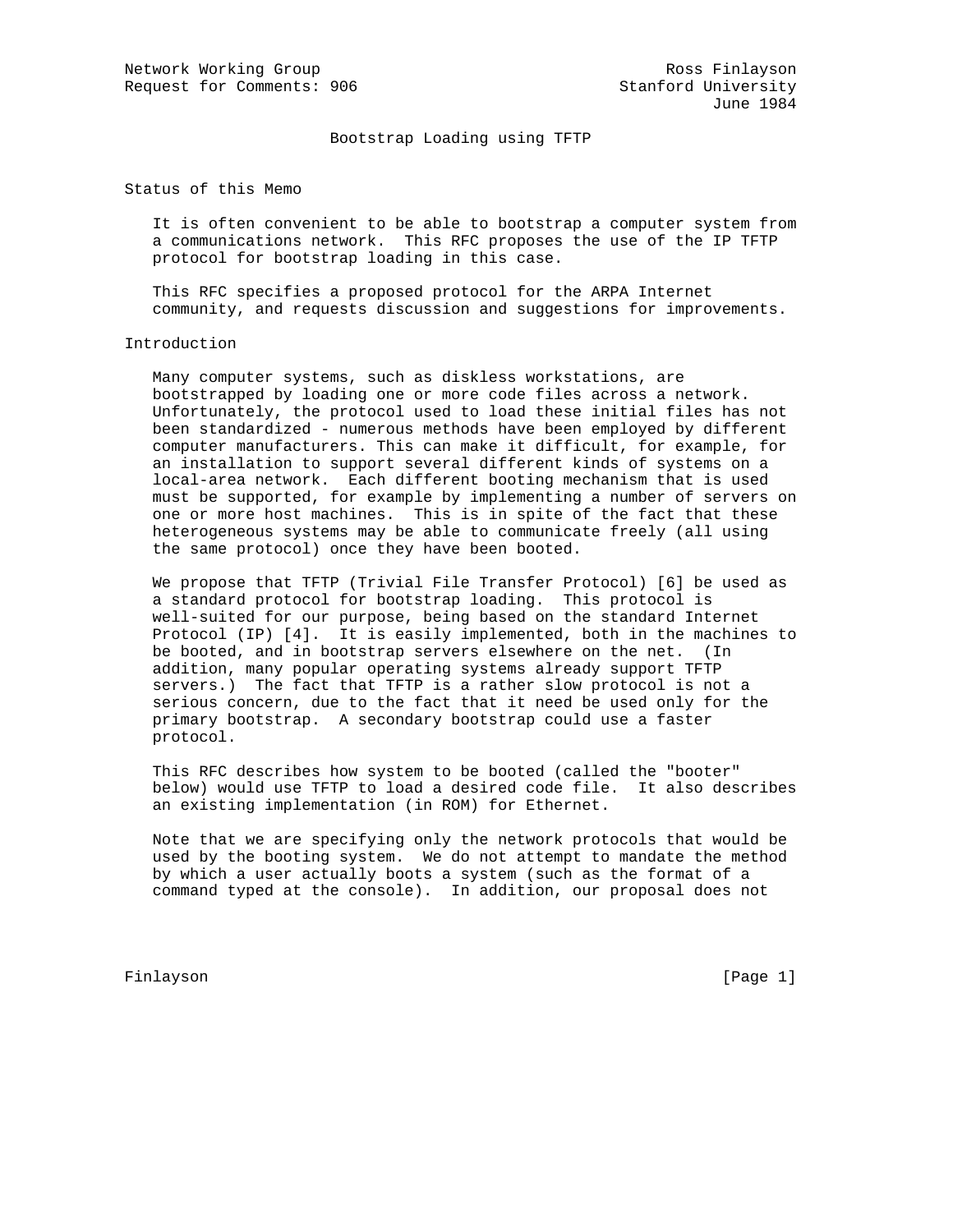presuppose the use of any particular data-link level network architecture (although the example that we describe below uses Ethernet).

Network Protocols used by the Booting System

 To load a file, the booter sends a standard TFTP read request (RRQ) packet, containing the name of the file to be loaded. The file name should not assume any operating system dependent naming conventions (file names containing only alphanumeric characters should suffice). Thereafter, the system receives TFTP DATA packets, and sends TFTP ACK and/or ERROR packets, in accordance with the TFTP specification [6].

 TFTP is implemented using the User Datagram Protocol (UDP) [5], which is in turn implemented using IP. Thus, the booter must be able to receive IP datagrams containing up to 524 octets (excluding the IP header), since TFTP DATA packets can be up to 516 octets long, and UDP headers are 8 octets long. The booting machine is not required to respond to incoming TFTP read or write requests.

 We allow for the use of two additional protocols. These are ARP (Address Resolution Protocol) [3], and RARP (Reverse Address Resolution Protocol) [1]. The possible use of these protocols is described below. The booter could also use other protocols (such as for name lookup), but they should be IP-based, and an internet standard.

 The IP datagram containing the initial TFTP RRQ (and all other IP datagrams sent by the booter) must of course contain both a source internet address and a destination internet address in its IP header. It is frequently the case, however, that the booter does not initially know its own internet address, but only a lower-level (e.g. Ethernet) address. The Reverse Address Resolution Protocol (RARP) [1] may be used by the booter to find its internet address (prior to sending the TFTP RRQ). RARP was motivated by Plummer's Address Resolution Protocol (ARP) [3]. Unlike ARP, which is used to find the 'hardware' address corresponding to a known higher-level protocol (e.g. internet) address, RARP is used to determine a higher-level protocol address, given a known hardware address. RARP uses the same packet format as ARP, and like ARP, can be used for a wide variety of data-link protocols.

 ARP may also be used. If the destination internet address is known, then an ARP request containing this address may be broadcast, to find a corresponding hardware address to which to send the subsequent TFTP RRQ. It may not matter if this request should fail, because the RRQ can also be broadcast (at the data-link level). However, because such an ARP request packet also contains the sender's (that is, the

Finlayson [Page 2]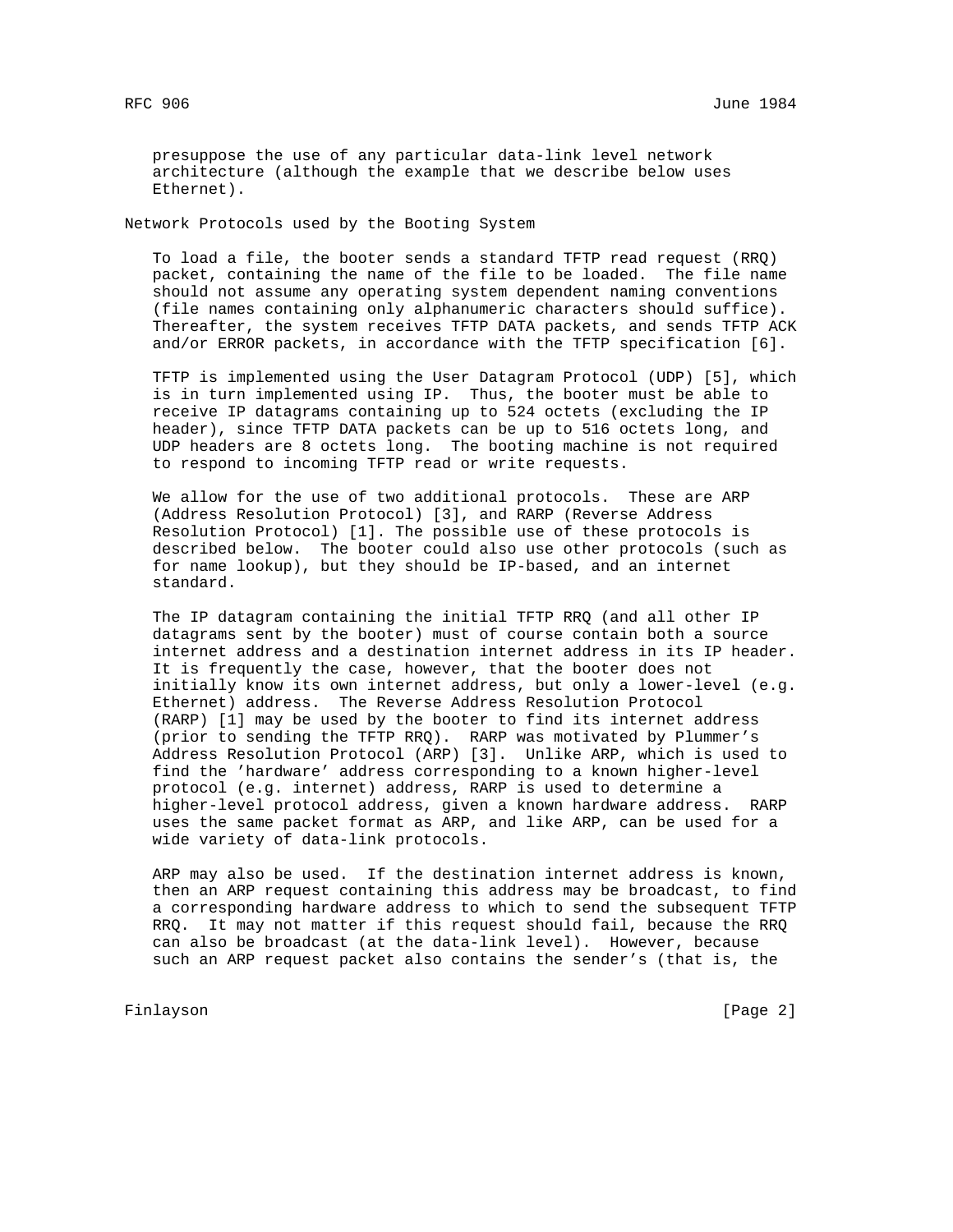booter's) internet and hardware addresses, this information is made available to the rest of the local subnet, and could be useful for routing, for instance.

 If a single destination internet address is not known, then a special 'broadcast' internet address could be used as the destination address in the TFTP RRQ, so that it will be received by all 'local' internet hosts. (At this time, however, no standard for internet broadcasting has been officially adopted. [\*\*])

An Example Implementation

 The author has implemented TFTP booting as specified above. The resulting code resides in ROM. (This implementation is for a Motorola 68000 based workstation, booting over an Ethernet.) A user wishing to boot such a machine types a file name, and (optionally) the internet address of the workstation, and/or the internet address of a server machine from which the file is to be loaded. The bootstrap code proceeds as follows:

 (1) The workstation's Ethernet address is found (by querying the Ethernet interface).

 (2) If the internet address of the workstation was not given, then a RARP request is broadcast, in order to find it. If this request fails (that is, times out), then the bootstrap fails.

 (3) If the internet address of a server host was given, then broadcast an ARP request to try to find a corresponding Ethernet address. If this fails, or if a server internet address was not given, then the Ethernet broadcast address is used.

 (4) If the internet address of a server host was not given, then we use a special internet address that represents a broadcast on the "local subnet", as described in [2]. (This is not an internet standard.)

 (5) A TFTP RRQ for the requested file is sent to the Ethernet address found in step (3). The source internet address is that found in step (2), and the destination internet address is that found in step (4).

 Note that because several TFTP servers may, in general, reply to the RRQ, we do not abort if a TFTP ERROR packet is received, because this does not preclude the possibility of some other server replying later with the first data packet of the requested file. When the first valid TFTP DATA packet is received in response to the RRQ, the source internet and Ethernet addresses of this packet are used as the

Finlayson [Page 3]